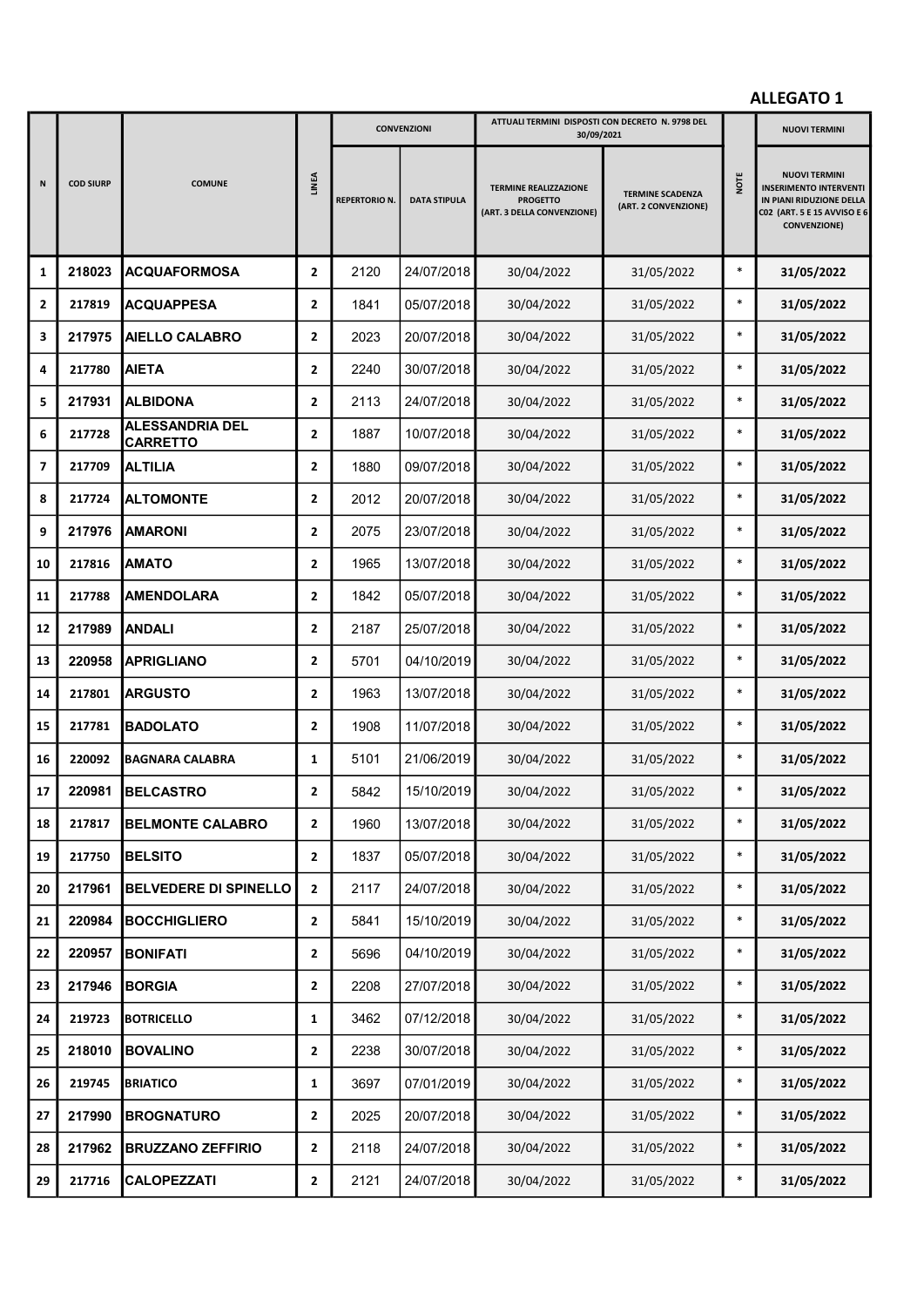|    |                  |                              |                | <b>CONVENZIONI</b>   |                     | ATTUALI TERMINI DISPOSTI CON DECRETO N. 9798 DEL<br>30/09/2021                |                                                 |        | <b>NUOVI TERMINI</b>                                                                                                                    |
|----|------------------|------------------------------|----------------|----------------------|---------------------|-------------------------------------------------------------------------------|-------------------------------------------------|--------|-----------------------------------------------------------------------------------------------------------------------------------------|
| N  | <b>COD SIURP</b> | <b>COMUNE</b>                | <b>LINEA</b>   | <b>REPERTORIO N.</b> | <b>DATA STIPULA</b> | <b>TERMINE REALIZZAZIONE</b><br><b>PROGETTO</b><br>(ART. 3 DELLA CONVENZIONE) | <b>TERMINE SCADENZA</b><br>(ART. 2 CONVENZIONE) | NOTE   | <b>NUOVI TERMINI</b><br><b>INSERIMENTO INTERVENTI</b><br>IN PIANI RIDUZIONE DELLA<br>C02 (ART. 5 E 15 AVVISO E 6<br><b>CONVENZIONE)</b> |
| 30 | 217803           | <b>CALOVETO</b>              | $\mathbf{2}$   | 1906                 | 11/07/2018          | 30/04/2022                                                                    | 31/05/2022                                      | $\ast$ | 31/05/2022                                                                                                                              |
| 31 | 217782           | <b>CAMPANA</b>               | $\mathbf{2}$   | 1950                 | 13/07/2018          | 30/04/2022                                                                    | 31/05/2022                                      | $\ast$ | 31/05/2022                                                                                                                              |
| 32 | 220965           | <b>CANDIDONI</b>             | 2              | 5698                 | 04/10/2019          | 30/04/2022                                                                    | 31/05/2022                                      | $\ast$ | 31/05/2022                                                                                                                              |
| 33 | 217715           | <b>CANNA</b>                 | $\overline{2}$ | 1877                 | 09/07/2018          | 30/04/2022                                                                    | 31/05/2022                                      | $\ast$ | 31/05/2022                                                                                                                              |
| 34 | 218024           | <b>CAPISTRANO</b>            | $\mathbf{2}$   | 2083                 | 23/07/2018          | 30/04/2022                                                                    | 31/05/2022                                      | $\ast$ | 31/05/2022                                                                                                                              |
| 35 | 218011           | <b>CARAFFA DEL BIANCO</b>    | $\overline{2}$ | 1990                 | 19/07/2018          | 30/04/2022                                                                    | 31/05/2022                                      | $\ast$ | 31/05/2022                                                                                                                              |
| 36 | 217932           | <b>CARLOPOLI</b>             | $\mathbf{2}$   | 2567                 | 12/09/2018          | 30/04/2022                                                                    | 31/05/2022                                      | $\ast$ | 31/05/2022                                                                                                                              |
| 37 | 217804           | <b>CAROLEI</b>               | $\overline{2}$ | 3951                 | 25/01/2019          | 30/04/2022                                                                    | 31/05/2022                                      | $\ast$ | 31/05/2022                                                                                                                              |
| 38 | 217735           | <b>CARPANZANO</b>            | $\mathbf{2}$   | 2014                 | 20/07/2018          | 30/04/2022                                                                    | 31/05/2022                                      | $\ast$ | 31/05/2022                                                                                                                              |
| 39 | 217729           | <b>CASABONA</b>              | $\mathbf{2}$   | 1899                 | 10/07/2018          | 30/04/2022                                                                    | 31/05/2022                                      | $\ast$ | 31/05/2022                                                                                                                              |
| 40 | 215797           | <b>CASTROLIBERO</b>          | $\mathbf{1}$   | 4141                 | 28/02/2019          | 30/04/2022                                                                    | 31/05/2022                                      | $\ast$ | 31/05/2022                                                                                                                              |
| 41 | 217717           | <b>CASTROREGIO</b>           | $\mathbf{2}$   | 1834                 | 05/07/2018          | 30/04/2022                                                                    | 31/05/2022                                      | $\ast$ | 31/05/2022                                                                                                                              |
| 42 | 219731           | <b>CASTROVILLARI</b>         | 1              | 3468                 | 07/12/2018          | 30/04/2022                                                                    | 31/05/2022                                      | $\ast$ | 31/05/2022                                                                                                                              |
| 43 | 217818           | <b>CELICO</b>                | $\mathbf{2}$   | 1959                 | 13/07/2018          | 30/04/2022                                                                    | 31/05/2022                                      | $\ast$ | 31/05/2022                                                                                                                              |
| 44 | 217805           | <b>CELLARA</b>               | $\mathbf{2}$   | 1915                 | 11/07/2018          | 30/04/2022                                                                    | 31/05/2022                                      | $\ast$ | 31/05/2022                                                                                                                              |
| 45 | 217977           | <b>CENTRACHE</b>             | $\overline{2}$ | 2020                 | 20/07/2018          | 30/04/2022                                                                    | 31/05/2022                                      | $\ast$ | 31/05/2022                                                                                                                              |
| 46 | 217798           | <b>CERCHIARA DI CALABRIA</b> | $\mathbf{2}$   | 1840                 | 05/07/2018          | 30/04/2022                                                                    | 31/05/2022                                      | $\ast$ | 31/05/2022                                                                                                                              |
| 47 | 217745           | <b>CERISANO</b>              | 2              | 1891                 | 10/07/2018          | 30/04/2022                                                                    | 31/05/2022                                      |        | 31/05/2022                                                                                                                              |
| 48 | 220973           | <b>CERVA</b>                 | $\mathbf{2}$   | 5716                 | 04/10/2019          | 30/04/2022                                                                    | 31/05/2022                                      | $\ast$ | 31/05/2022                                                                                                                              |
| 49 | 217978           | <b>CERZETO</b>               | $\overline{2}$ | 2349                 | 06/08/2018          | 30/04/2022                                                                    | 31/05/2022                                      | $\ast$ | 31/05/2022                                                                                                                              |
| 50 | 219743           | <b>CESSANITI</b>             | $\mathbf{1}$   | 3457                 | 07/12/2018          | 30/04/2022                                                                    | 31/05/2022                                      | $\ast$ | 31/05/2022                                                                                                                              |
| 51 | 219726           | <b>CETRARO</b>               | $\mathbf{1}$   | 3463                 | 07/12/2018          | 30/04/2022                                                                    | 31/05/2022                                      | $\ast$ | 31/05/2022                                                                                                                              |
| 52 | 220968           | <b>CHIARAVALLE CENTRALE</b>  | $\mathbf{2}$   | 5699                 | 04/10/2019          | 30/04/2022                                                                    | 31/05/2022                                      | $\ast$ | 31/05/2022                                                                                                                              |
| 53 | 217800           | <b>CICALA</b>                | $\mathbf{2}$   | 2210                 | 27/07/2018          | 30/04/2022                                                                    | 31/05/2022                                      | $\ast$ | 31/05/2022                                                                                                                              |
| 54 | 217790           | <b>CINQUEFRONDI</b>          | $\mathbf{2}$   | 2211                 | 27/07/2018          | 30/04/2022                                                                    | 31/05/2022                                      | $\ast$ | 31/05/2022                                                                                                                              |
| 55 | 218012           | <b>CIRÒ</b>                  | $\mathbf{2}$   | 2082                 | 23/07/2018          | 30/04/2022                                                                    | 31/05/2022                                      | $\ast$ | 31/05/2022                                                                                                                              |
| 56 | 217992           | CIRÒ MARINA                  | $\overline{2}$ | 2566                 | 12/09/2018          | 30/04/2022                                                                    | 31/05/2022                                      | $\ast$ | 31/05/2022                                                                                                                              |
| 57 | 219725           | <b>CITTANOVA</b>             | $\mathbf{1}$   | 3541                 | 14/12/2018          | 30/04/2022                                                                    | 31/05/2022                                      | $\ast$ | 31/05/2022                                                                                                                              |
| 58 | 217806           | <b>CIVITA</b>                | $\mathbf{2}$   | 1914                 | 11/07/2018          | 30/04/2022                                                                    | 31/05/2022                                      | $\ast$ | 31/05/2022                                                                                                                              |
| 59 | 217741           | <b>CLETO</b>                 | $\mathbf{2}$   | 1897                 | 10/07/2018          | 30/04/2022                                                                    | 31/05/2022                                      | $\ast$ | 31/05/2022                                                                                                                              |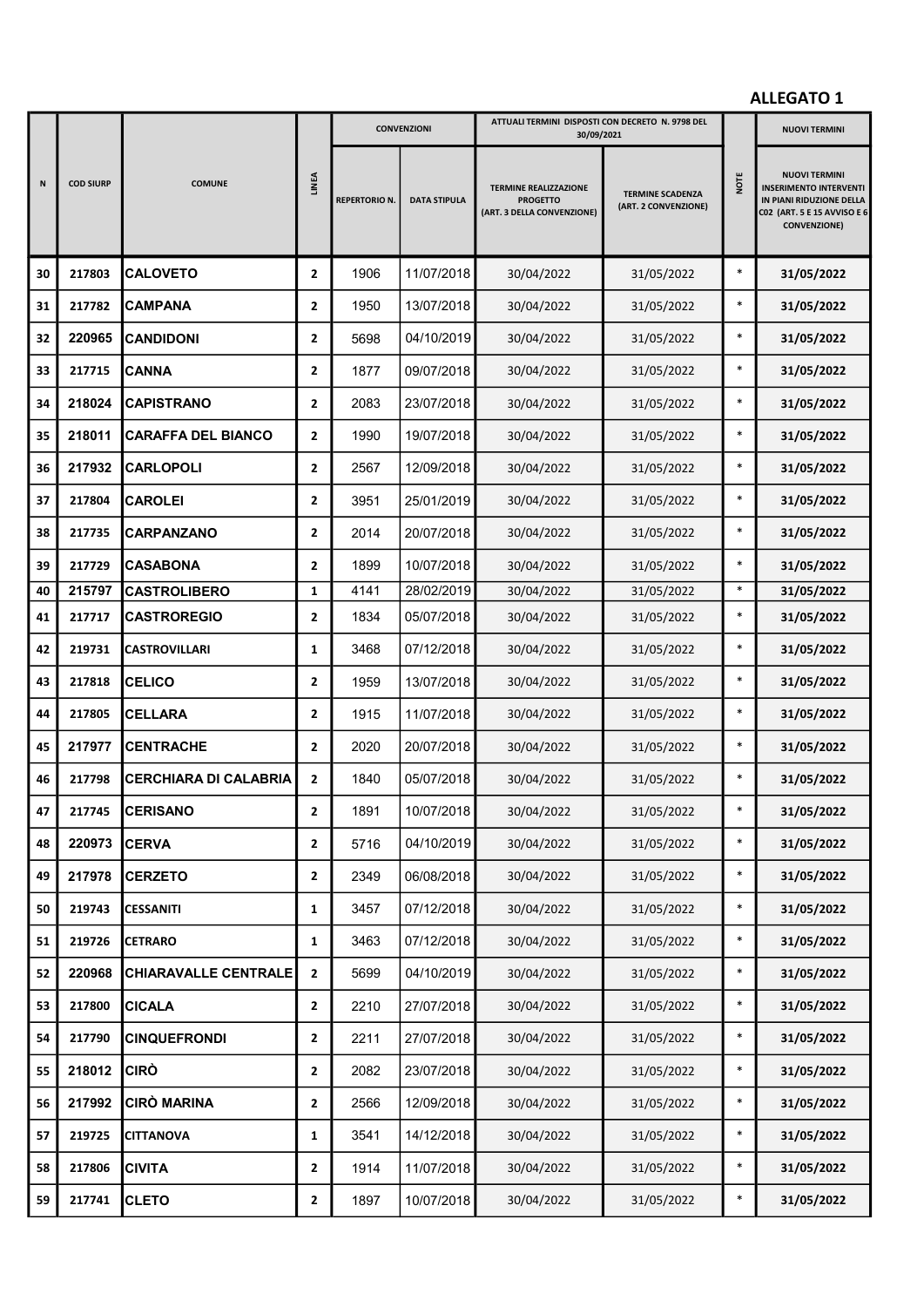|    |                  |                             |                | <b>CONVENZIONI</b> |                     | ATTUALI TERMINI DISPOSTI CON DECRETO N. 9798 DEL<br>30/09/2021                |                                                 |        | <b>NUOVI TERMINI</b>                                                                                                                    |
|----|------------------|-----------------------------|----------------|--------------------|---------------------|-------------------------------------------------------------------------------|-------------------------------------------------|--------|-----------------------------------------------------------------------------------------------------------------------------------------|
| N  | <b>COD SIURP</b> | <b>COMUNE</b>               | LINEA          | REPERTORIO N.      | <b>DATA STIPULA</b> | <b>TERMINE REALIZZAZIONE</b><br><b>PROGETTO</b><br>(ART. 3 DELLA CONVENZIONE) | <b>TERMINE SCADENZA</b><br>(ART. 2 CONVENZIONE) | NOTE   | <b>NUOVI TERMINI</b><br><b>INSERIMENTO INTERVENTI</b><br>IN PIANI RIDUZIONE DELLA<br>C02 (ART. 5 E 15 AVVISO E 6<br><b>CONVENZIONE)</b> |
| 60 | 215773           | <b>COLOSIMI</b>             | $\mathbf{1}$   | 2351               | 28/12/2017          | 30/04/2022                                                                    | 31/05/2022                                      | $\ast$ | 31/05/2022                                                                                                                              |
| 61 | 219739           | <b>CONDOFURI</b>            | 1              | 3461               | 07/12/2018          | 30/04/2022                                                                    | 31/05/2022                                      | $\ast$ | 31/05/2022                                                                                                                              |
| 62 | 217746           | <b>CONFLENTI</b>            | 2              | 1945               | 13/07/2018          | 30/04/2022                                                                    | 31/05/2022                                      | $\ast$ | 31/05/2022                                                                                                                              |
| 63 | 219752           | <b>CORIGLIANO CALABRO</b>   | 1              | 3469               | 07/12/2018          | 30/04/2022                                                                    | 31/05/2022                                      | $\ast$ | 31/05/2022                                                                                                                              |
| 64 | 217820           | <b>CORTALE</b>              | 2              | 2514               | 03/09/2018          | 30/04/2022                                                                    | 31/05/2022                                      | $\ast$ | 31/05/2022                                                                                                                              |
| 65 | 217700           | <b>CROPALATI</b>            | 2              | 1948               | 13/07/2018          | 30/04/2022                                                                    | 31/05/2022                                      | $\ast$ | 31/05/2022                                                                                                                              |
| 66 | 219733           | <b>CROTONE</b>              | 1              | 3842               | 16/01/2019          | 30/04/2022                                                                    | 31/05/2022                                      | $\ast$ | 31/05/2022                                                                                                                              |
| 67 | 217807           | <b>CRUCOLI</b>              | $\mathbf{2}$   | 1949               | 13/07/2018          | 30/04/2022                                                                    | 31/05/2022                                      | $\ast$ | 31/05/2022                                                                                                                              |
| 68 | 217993           | <b>CUTRO</b>                | $\mathbf{2}$   | 2952               | 25/01/2019          | 30/04/2022                                                                    | 31/05/2022                                      | $\ast$ | 31/05/2022                                                                                                                              |
| 69 | 218013           | IDASÀ                       | 2              | 2030               | 20/07/2018          | 30/04/2022                                                                    | 31/05/2022                                      | $\ast$ | 31/05/2022                                                                                                                              |
| 70 | 220980           | <b>DELIANUOVA</b>           | 2              | 5838               | 15/10/2019          | 30/04/2022                                                                    | 31/05/2022                                      | $\ast$ | 31/05/2022                                                                                                                              |
| 71 | 217730           | <b>DIAMANTE</b>             | 2              | 1894               | 10/07/2018          | 30/04/2022                                                                    | 31/05/2022                                      | $\ast$ | 31/05/2022                                                                                                                              |
| 72 | 217994           | DOMANICO                    | $\mathbf{2}$   | 2568               | 12/09/2018          | 30/04/2022                                                                    | 31/05/2022                                      | $\ast$ | 31/05/2022                                                                                                                              |
| 73 | 218017           | <b>DRAPIA</b>               | 2              | 1996               | 19/07/2018          | 30/04/2022                                                                    | 31/05/2022                                      | $\ast$ | 31/05/2022                                                                                                                              |
| 74 | 217995           | <b>FABRIZIA</b>             | 2              | 2077               | 23/07/2018          | 30/04/2022                                                                    | 31/05/2022                                      | $\ast$ | 31/05/2022                                                                                                                              |
| 75 | 217821           | <b>FALCONARA ALBANESE</b>   | $\mathbf{2}$   | 1964               | 13/07/2018          | 30/04/2022                                                                    | 31/05/2022                                      | $\ast$ | 31/05/2022                                                                                                                              |
| 76 | 217963           | <b>FERRUZZANO</b>           | $\mathbf{2}$   | 2345               | 06/08/2018          | 30/04/2022                                                                    | 31/05/2022                                      | $\ast$ | 31/05/2022                                                                                                                              |
| 77 | 217996           | FILADELFIA                  | 2              | 2026               | 20/07/2018          | 30/04/2022                                                                    | 31/05/2022                                      |        | 31/05/2022                                                                                                                              |
| 78 | 220800           | <b>FILANDARI</b>            | $\mathbf{2}$   | 5709               | 04/10/2019          | 30/04/2022                                                                    | 31/05/2022                                      | $\ast$ | 31/05/2022                                                                                                                              |
| 79 | 218014           | <b>FILOGASO</b>             | $\mathbf{2}$   | 2000               | 19/07/2018          | 30/04/2022                                                                    | 31/05/2022                                      | $\ast$ | 31/05/2022                                                                                                                              |
| 80 | 217725           | <b>FIRMO</b>                | $\overline{2}$ | 1873               | 09/07/2018          | 30/04/2022                                                                    | 31/05/2022                                      | $\ast$ | 31/05/2022                                                                                                                              |
| 81 | 217710           | <b>FIUMEFREDDO BRUZIO</b>   | $\mathbf{2}$   | 1881               | 09/07/2018          | 30/04/2022                                                                    | 31/05/2022                                      | $\ast$ | 31/05/2022                                                                                                                              |
| 82 | 217933           | <b>FOSSATO SERRALTA</b>     | $\mathbf{2}$   | 1991               | 19/07/2018          | 30/04/2022                                                                    | 31/05/2022                                      | $\ast$ | 31/05/2022                                                                                                                              |
| 83 | 217751           | <b>FRANCAVILLA ANGITOLA</b> | $\mathbf{2}$   | 2122               | 24/07/2018          | 30/04/2022                                                                    | 31/05/2022                                      | $\ast$ | 31/05/2022                                                                                                                              |
| 84 | 218015           | <b>FRANCICA</b>             | $\mathbf{2}$   | 1994               | 19/07/2018          | 30/04/2022                                                                    | 31/05/2022                                      | $\ast$ | 31/05/2022                                                                                                                              |
| 85 | 217808           | <b>GAGLIATO</b>             | $\mathbf{2}$   | 1911               | 11/07/2018          | 30/04/2022                                                                    | 31/05/2022                                      | $\ast$ | 31/05/2022                                                                                                                              |
| 86 | 219738           | <b>GEROCARNE</b>            | $\mathbf{1}$   | 3464               | 07/12/2018          | 30/04/2022                                                                    | 31/05/2022                                      | $\ast$ | 31/05/2022                                                                                                                              |
| 87 | 217947           | <b>GIMIGLIANO</b>           | $\mathbf{2}$   | 2017               | 20/07/2018          | 30/04/2022                                                                    | 31/05/2022                                      | $\ast$ | 31/05/2022                                                                                                                              |
| 88 | 217726           | <b>GIOIOSA IONICA</b>       | $\mathbf{2}$   | 1878               | 09/07/2018          | 30/04/2022                                                                    | 31/05/2022                                      | $\ast$ | 31/05/2022                                                                                                                              |
| 89 | 218008           | <b>GIRIFALCO</b>            | $\mathbf{2}$   | 2002               | 19/07/2018          | 30/04/2022                                                                    | 31/05/2022                                      | $\ast$ | 31/05/2022                                                                                                                              |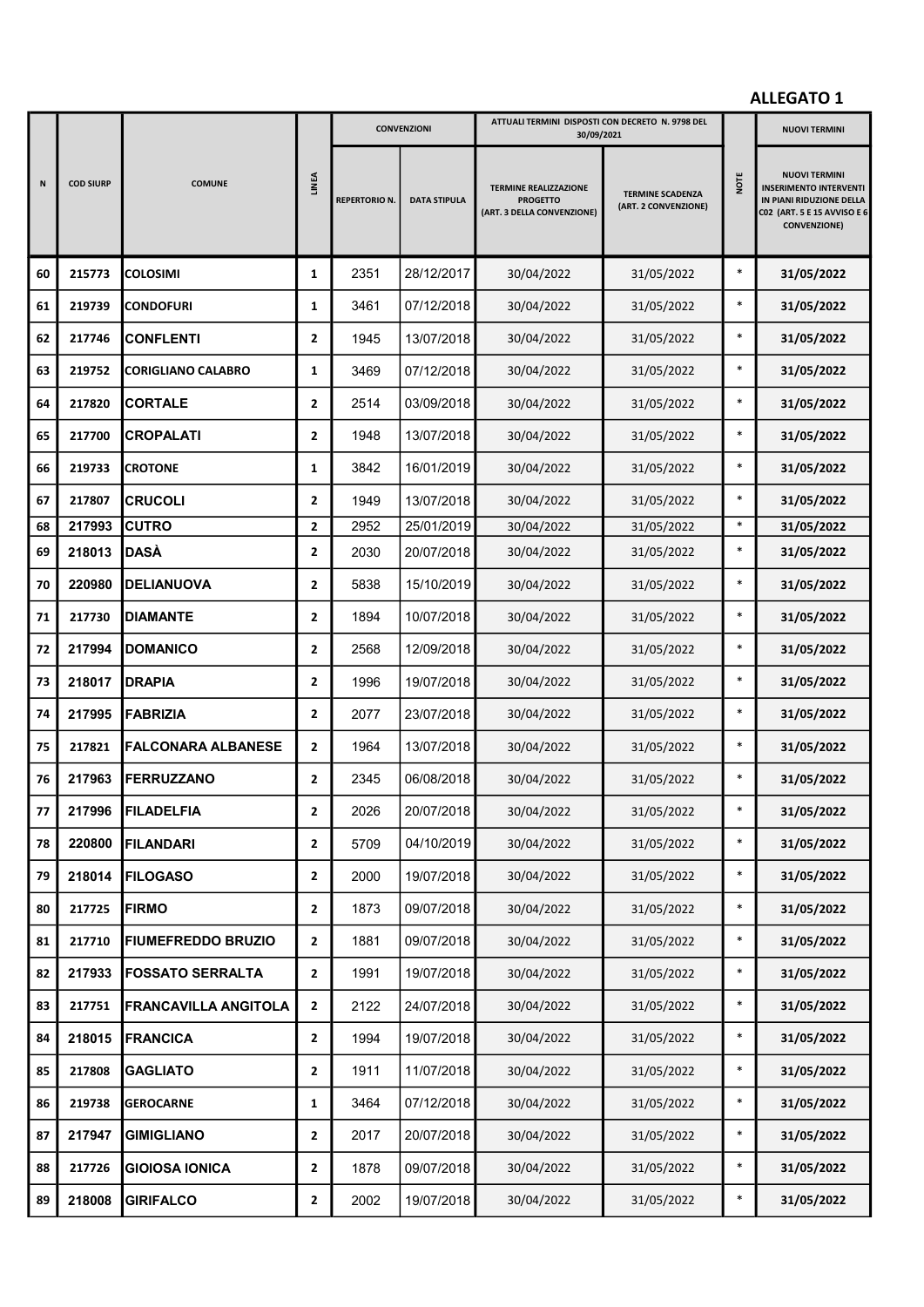|     |                  |                                 |                         | <b>CONVENZIONI</b>   |                     | ATTUALI TERMINI DISPOSTI CON DECRETO N. 9798 DEL<br>30/09/2021                |                                                 |        | <b>NUOVI TERMINI</b>                                                                                                                    |
|-----|------------------|---------------------------------|-------------------------|----------------------|---------------------|-------------------------------------------------------------------------------|-------------------------------------------------|--------|-----------------------------------------------------------------------------------------------------------------------------------------|
| N   | <b>COD SIURP</b> | <b>COMUNE</b>                   | <b>LINEA</b>            | <b>REPERTORIO N.</b> | <b>DATA STIPULA</b> | <b>TERMINE REALIZZAZIONE</b><br><b>PROGETTO</b><br>(ART. 3 DELLA CONVENZIONE) | <b>TERMINE SCADENZA</b><br>(ART. 2 CONVENZIONE) | NOTE   | <b>NUOVI TERMINI</b><br><b>INSERIMENTO INTERVENTI</b><br>IN PIANI RIDUZIONE DELLA<br>C02 (ART. 5 E 15 AVVISO E 6<br><b>CONVENZIONE)</b> |
| 90  | 217979           | <b>GIZZERIA</b>                 | $\overline{2}$          | 2024                 | 20/07/2018          | 30/04/2022                                                                    | 31/05/2022                                      | $\ast$ | 31/05/2022                                                                                                                              |
| 91  | 217718           | <b>GRISOLIA</b>                 | $\overline{2}$          | 1952                 | 13/07/2018          | 30/04/2022                                                                    | 31/05/2022                                      | $\ast$ | 31/05/2022                                                                                                                              |
| 92  | 217783           | <b>GUARDAVALLE</b>              | $\overline{2}$          | 2207                 | 27/07/2018          | 30/04/2022                                                                    | 31/05/2022                                      | $\ast$ | 31/05/2022                                                                                                                              |
| 93  | 218016           | <b>ISCA SULLO IONIO</b>         | $\overline{2}$          | 2028                 | 20/07/2018          | 30/04/2022                                                                    | 31/05/2022                                      | $\ast$ | 31/05/2022                                                                                                                              |
| 94  | 217795           | <b>ISOLA DI CAPO RIZZUTO</b>    | $\overline{2}$          | 2517                 | 03/09/2018          | 30/04/2022                                                                    | 31/05/2022                                      | $\ast$ | 31/05/2022                                                                                                                              |
| 95  | 217997           | <b>JOPPOLO</b>                  | $\overline{2}$          | 2081                 | 23/07/2018          | 30/04/2022                                                                    | 31/05/2022                                      | $\ast$ | 31/05/2022                                                                                                                              |
| 96  | 217753           | <b>LAGO</b>                     | $\overline{2}$          | 1913                 | 11/07/2018          | 30/04/2022                                                                    | 31/05/2022                                      | $\ast$ | 31/05/2022                                                                                                                              |
| 97  | 217964           | <b>LAINO BORGO</b>              | $\overline{2}$          | 2019                 | 20/07/2018          | 30/04/2022                                                                    | 31/05/2022                                      | $\ast$ | 31/05/2022                                                                                                                              |
| 98  | 217934           | <b>LAINO CASTELLO</b>           | $\mathbf{2}$            | 2216                 | 27/07/2018          | 30/04/2022                                                                    | 31/05/2022                                      | $\ast$ | 31/05/2022                                                                                                                              |
| 99  | 218025           | <b>LAMEZIA TERME</b>            | $\overline{2}$          | 2348                 | 06/08/2018          | 30/04/2022                                                                    | 31/05/2022                                      | $\ast$ | 31/05/2022                                                                                                                              |
| 100 | 217752           | <b>LATTARICO</b>                | $\overline{2}$          | 1909                 | 11/07/2018          | 30/04/2022                                                                    | 31/05/2022                                      | $\ast$ | 31/05/2022                                                                                                                              |
| 101 | 220953           | <b>LIMBADI</b>                  | $\overline{2}$          | 5706                 | 04/10/2019          | 30/04/2022                                                                    | 31/05/2022                                      | $\ast$ | 31/05/2022                                                                                                                              |
| 102 | 217822           | <b>LOCRI</b>                    | $\overline{2}$          | 1839                 | 05/07/2018          | 30/04/2022                                                                    | 31/05/2022                                      | $\ast$ | 31/05/2022                                                                                                                              |
| 103 | 217699           | <b>LONGOBUCCO</b>               | $\overline{2}$          | 1900                 | 10/07/2018          | 30/04/2022                                                                    | 31/05/2022                                      | $\ast$ | 31/05/2022                                                                                                                              |
| 104 | 220975           | <b>LUNGRO</b>                   | $\overline{2}$          | 5718                 | 04/10/2019          | 30/04/2022                                                                    | 31/05/2022                                      | $\ast$ | 31/05/2022                                                                                                                              |
| 105 | 217965           | LUZZI                           | $\overline{2}$          | 2346                 | 06/08/2018          | 30/04/2022                                                                    | 31/05/2022                                      | $\ast$ | 31/05/2022                                                                                                                              |
| 106 | 219758           | <b>MAIDA</b>                    | 1                       | 3536                 | 14/12/2018          | 30/04/2022                                                                    | 31/05/2022                                      | $\ast$ | 31/05/2022                                                                                                                              |
| 107 | 217966           | MAIERÀ                          | $\overline{\mathbf{2}}$ | 2350                 | 06/08/2018          | 30/04/2022                                                                    | 31/05/2022                                      | $\ast$ | 31/05/2022                                                                                                                              |
| 108 | 219736           | <b>MAIERATO</b>                 | 1                       | 3577                 | 18/12/2018          | 30/04/2022                                                                    | 31/05/2022                                      | $\ast$ | 31/05/2022                                                                                                                              |
| 109 | 220966           | <b>MALITO</b>                   | $\mathbf{2}$            | 5700                 | 04/10/2019          | 30/04/2022                                                                    | 31/05/2022                                      | $\ast$ | 31/05/2022                                                                                                                              |
| 110 | 217747           | <b>MALVITO</b>                  | $\overline{2}$          | 1912                 | 11/07/2018          | 30/04/2022                                                                    | 31/05/2022                                      | $\ast$ | 31/05/2022                                                                                                                              |
| 111 | 217742           | <b>MANDATORICCIO</b>            | $\mathbf{2}$            | 1836                 | 05/07/2018          | 30/04/2022                                                                    | 31/05/2022                                      | $\ast$ | 31/05/2022                                                                                                                              |
| 112 | 218007           | <b>MANGONE</b>                  | $\mathbf{2}$            | 1995                 | 19/07/2018          | 30/04/2022                                                                    | 31/05/2022                                      | $\ast$ | 31/05/2022                                                                                                                              |
| 113 | 220955           | <b>MARCEDUSA</b>                | $\mathbf{2}$            | 5704                 | 04/10/2019          | 30/04/2022                                                                    | 31/05/2022                                      | $\ast$ | 31/05/2022                                                                                                                              |
| 114 | 219727           | <b>MARINA DI GIOIOSA IONICA</b> | $\mathbf{1}$            | 3698                 | 07/01/2019          | 30/04/2022                                                                    | 31/05/2022                                      | $\ast$ | 31/05/2022                                                                                                                              |
| 115 | 217740           | <b>MARTIRANO</b>                | $\mathbf{2}$            | 2515                 | 03/09/2018          | 30/04/2022                                                                    | 31/05/2022                                      | $\ast$ | 31/05/2022                                                                                                                              |
| 116 | 217980           | <b>MARTIRANO LOMBARDO</b>       | $\mathbf{2}$            | 1989                 | 19/07/2018          | 30/04/2022                                                                    | 31/05/2022                                      | $\ast$ | 31/05/2022                                                                                                                              |
| 117 | 217968           | <b>MARZI</b>                    | $\mathbf{2}$            | 2512                 | 03/09/2018          | 30/04/2022                                                                    | 31/05/2022                                      | $\ast$ | 31/05/2022                                                                                                                              |
| 118 | 220954           | <b>MELICUCCO</b>                | $\mathbf{2}$            | 5705                 | 04/10/2019          | 30/04/2022                                                                    | 31/05/2022                                      | $\ast$ | 31/05/2022                                                                                                                              |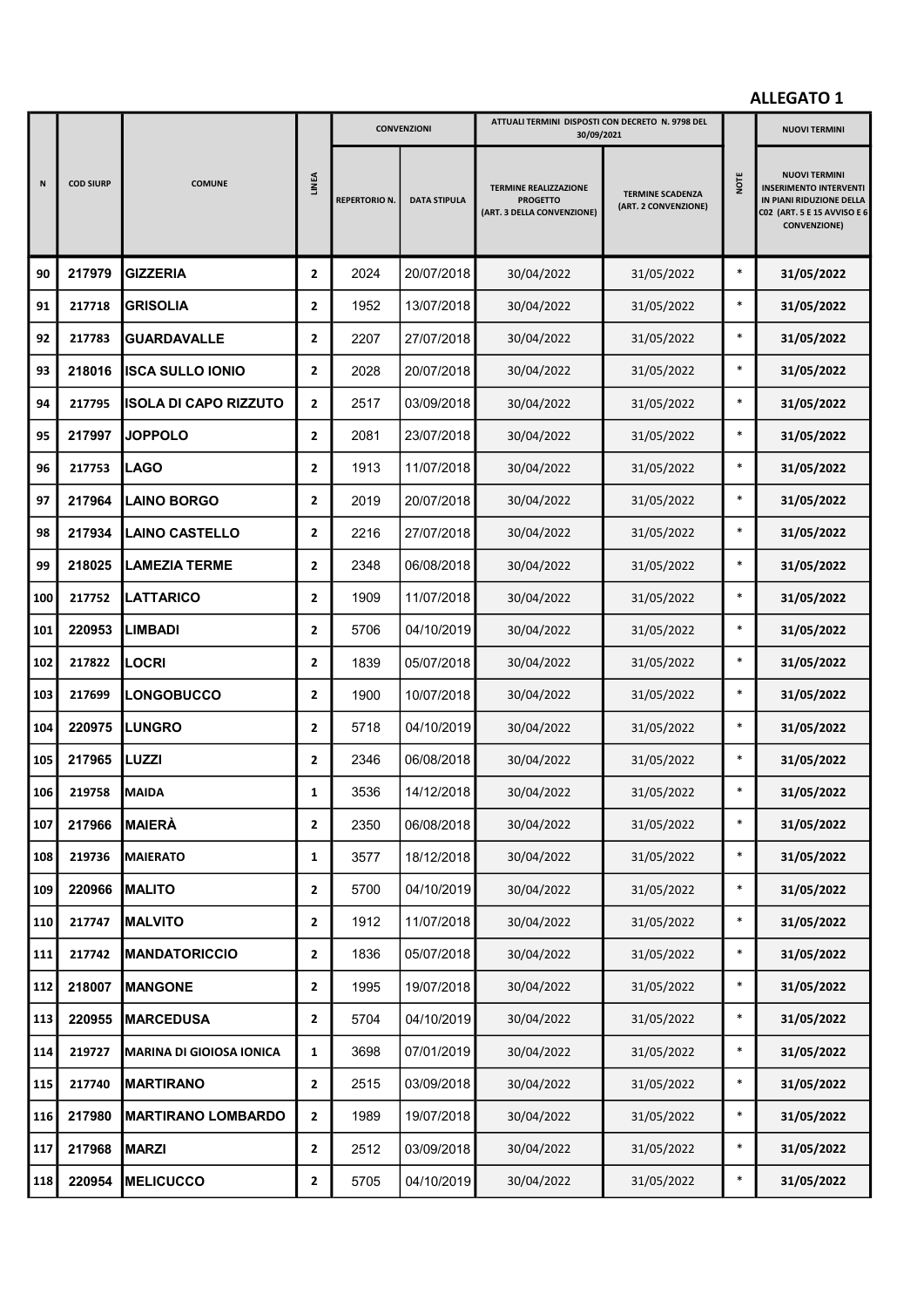|     |                  | <b>COMUNE</b>             |                | <b>CONVENZIONI</b>   |                     | ATTUALI TERMINI DISPOSTI CON DECRETO N. 9798 DEL<br>30/09/2021                |                                                 |        | <b>NUOVI TERMINI</b>                                                                                                                    |
|-----|------------------|---------------------------|----------------|----------------------|---------------------|-------------------------------------------------------------------------------|-------------------------------------------------|--------|-----------------------------------------------------------------------------------------------------------------------------------------|
| N   | <b>COD SIURP</b> |                           | <b>LINEA</b>   | <b>REPERTORIO N.</b> | <b>DATA STIPULA</b> | <b>TERMINE REALIZZAZIONE</b><br><b>PROGETTO</b><br>(ART. 3 DELLA CONVENZIONE) | <b>TERMINE SCADENZA</b><br>(ART. 2 CONVENZIONE) | NOTE   | <b>NUOVI TERMINI</b><br><b>INSERIMENTO INTERVENTI</b><br>IN PIANI RIDUZIONE DELLA<br>C02 (ART. 5 E 15 AVVISO E 6<br><b>CONVENZIONE)</b> |
| 119 | 217719           | <b>MELISSA</b>            | $\overline{2}$ | 1892                 | 10/07/2018          | 30/04/2022                                                                    | 31/05/2022                                      | $\ast$ | 31/05/2022                                                                                                                              |
| 120 | 219747           | <b>MENDICINO</b>          | $\mathbf{1}$   | 3456                 | 07/12/2018          | 30/04/2022                                                                    | 31/05/2022                                      | $\ast$ | 31/05/2022                                                                                                                              |
| 121 | 217794           | <b>MIGLIERINA</b>         | $\overline{2}$ | 1838                 | 05/07/2018          | 30/04/2022                                                                    | 31/05/2022                                      | $\ast$ | 31/05/2022                                                                                                                              |
| 122 | 219729           | <b>MILETO</b>             | 1              | 3540                 | 14/12/2018          | 30/04/2022                                                                    | 31/05/2022                                      | $\ast$ | 31/05/2022                                                                                                                              |
| 123 | 217791           | <b>MOLOCHIO</b>           | $\overline{2}$ | 1974                 | 17/07/2018          | 30/04/2022                                                                    | 31/05/2022                                      | $\ast$ | 31/05/2022                                                                                                                              |
| 124 | 217981           | <b>MONASTERACE</b>        | $\mathbf{2}$   | 2513                 | 03/09/2018          | 30/04/2022                                                                    | 31/05/2022                                      | $\ast$ | 31/05/2022                                                                                                                              |
| 125 | 220969           | <b>MONGIANA</b>           | $\overline{2}$ | 5712                 | 04/10/2019          | 30/04/2022                                                                    | 31/05/2022                                      | $\ast$ | 31/05/2022                                                                                                                              |
| 126 | 217731           | <b>MONGRASSANO</b>        | $\overline{2}$ | 1888                 | 10/07/2018          | 30/04/2022                                                                    | 31/05/2022                                      | $\ast$ | 31/05/2022                                                                                                                              |
| 127 | 218018           | <b>IMONTAURO</b>          | $\overline{2}$ | 2031                 | 20/07/2018          | 30/04/2022                                                                    | 31/05/2022                                      | $\ast$ | 31/05/2022                                                                                                                              |
| 128 | 219741           | <b>MONTEBELLO IONICO</b>  | 1              | 3459                 | 07/12/2018          | 30/04/2022                                                                    | 31/05/2022                                      | $\ast$ | 31/05/2022                                                                                                                              |
| 129 | 220952           | <b>MONTEPAONE</b>         | $\overline{2}$ | 5707                 | 04/10/2019          | 30/04/2022                                                                    | 31/05/2022                                      | $\ast$ | 31/05/2022                                                                                                                              |
| 130 | 217720           | <b>MORANO CALABRO</b>     | $\overline{2}$ | 1876                 | 09/07/2018          | 30/04/2022                                                                    | 31/05/2022                                      | $\ast$ | 31/05/2022                                                                                                                              |
| 131 | 217749           | <b>MORMANNO</b>           | $\overline{2}$ | 1903                 | 11/07/2018          | 30/04/2022                                                                    | 31/05/2022                                      | $\ast$ | 31/05/2022                                                                                                                              |
| 132 | 219751           | <b>MOTTA SAN GIOVANNI</b> | 1              | 3578                 | 18/12/2018          | 30/04/2022                                                                    | 31/05/2022                                      | $\ast$ | 31/05/2022                                                                                                                              |
| 133 | 220951           | <b>IMOTTA SANTA LUCIA</b> | $\overline{2}$ | 5708                 | 04/10/2019          | 30/04/2022                                                                    | 31/05/2022                                      | $\ast$ | 31/05/2022                                                                                                                              |
| 134 | 217823           | <b>NICOTERA</b>           | $\overline{2}$ | 1957                 | 13/07/2018          | 30/04/2022                                                                    | 31/05/2022                                      | $\ast$ | 31/05/2022                                                                                                                              |
| 135 | 220799           | <b>OLIVADI</b>            | 2              | 5710                 | 04/10/2019          | 30/04/2022                                                                    | 31/05/2022                                      | $\ast$ | 31/05/2022                                                                                                                              |
| 136 | 217935           | <b>ORSOMARSO</b>          | 2              | 2001                 | 19/07/2018          | 30/04/2022                                                                    | 31/05/2022                                      | $\ast$ | 31/05/2022                                                                                                                              |
| 137 | 217809           | <b>PALUDI</b>             | $\mathbf{2}$   | 1843                 | 05/07/2018          | 30/04/2022                                                                    | 31/05/2022                                      | $\ast$ | 31/05/2022                                                                                                                              |
| 138 | 218020           | <b>PANETTIERI</b>         | $\mathbf{2}$   | 2029                 | 20/07/2018          | 30/04/2022                                                                    | 31/05/2022                                      | $\ast$ | 31/05/2022                                                                                                                              |
| 139 | 217969           | <b>PARENTI</b>            | $\mathbf{2}$   | 2347                 | 06/08/2018          | 30/04/2022                                                                    | 31/05/2022                                      | $\ast$ | 31/05/2022                                                                                                                              |
| 140 | 217936           | <b>PATERNO CALABRO</b>    | $\mathbf{2}$   | 1998                 | 19/07/2018          | 30/04/2022                                                                    | 31/05/2022                                      | $\ast$ | 31/05/2022                                                                                                                              |
| 141 | 217948           | <b>PENTONE</b>            | $\overline{2}$ | 2115                 | 24/07/2018          | 30/04/2022                                                                    | 31/05/2022                                      | $\ast$ | 31/05/2022                                                                                                                              |
| 142 | 217796           | PETILIA POLICASTRO        | $\mathbf{2}$   | 2016                 | 20/07/2018          | 30/04/2022                                                                    | 31/05/2022                                      | $\ast$ | 31/05/2022                                                                                                                              |
| 143 | 217982           | <b>PIANE CRATI</b>        | $\mathbf{2}$   | 2613                 | 17/09/2018          | 30/04/2022                                                                    | 31/05/2022                                      | $\ast$ | 31/05/2022                                                                                                                              |
| 144 | 217792           | <b>PIETRAFITTA</b>        | $\mathbf{2}$   | 2351                 | 06/08/2018          | 30/04/2022                                                                    | 31/05/2022                                      | $\ast$ | 31/05/2022                                                                                                                              |
| 145 | 217748           | <b>PIETRAPAOLA</b>        | $\mathbf{2}$   | 1973                 | 17/07/2018          | 30/04/2022                                                                    | 31/05/2022                                      | $\ast$ | 31/05/2022                                                                                                                              |
| 146 | 217937           | <b>PIZZO</b>              | $\mathbf{2}$   | 2114                 | 24/07/2018          | 30/04/2022                                                                    | 31/05/2022                                      | $\ast$ | 31/05/2022                                                                                                                              |
| 147 | 217983           | PLACANICA                 | $\mathbf{2}$   | 2190                 | 25/07/2018          | 30/04/2022                                                                    | 31/05/2022                                      | $\ast$ | 31/05/2022                                                                                                                              |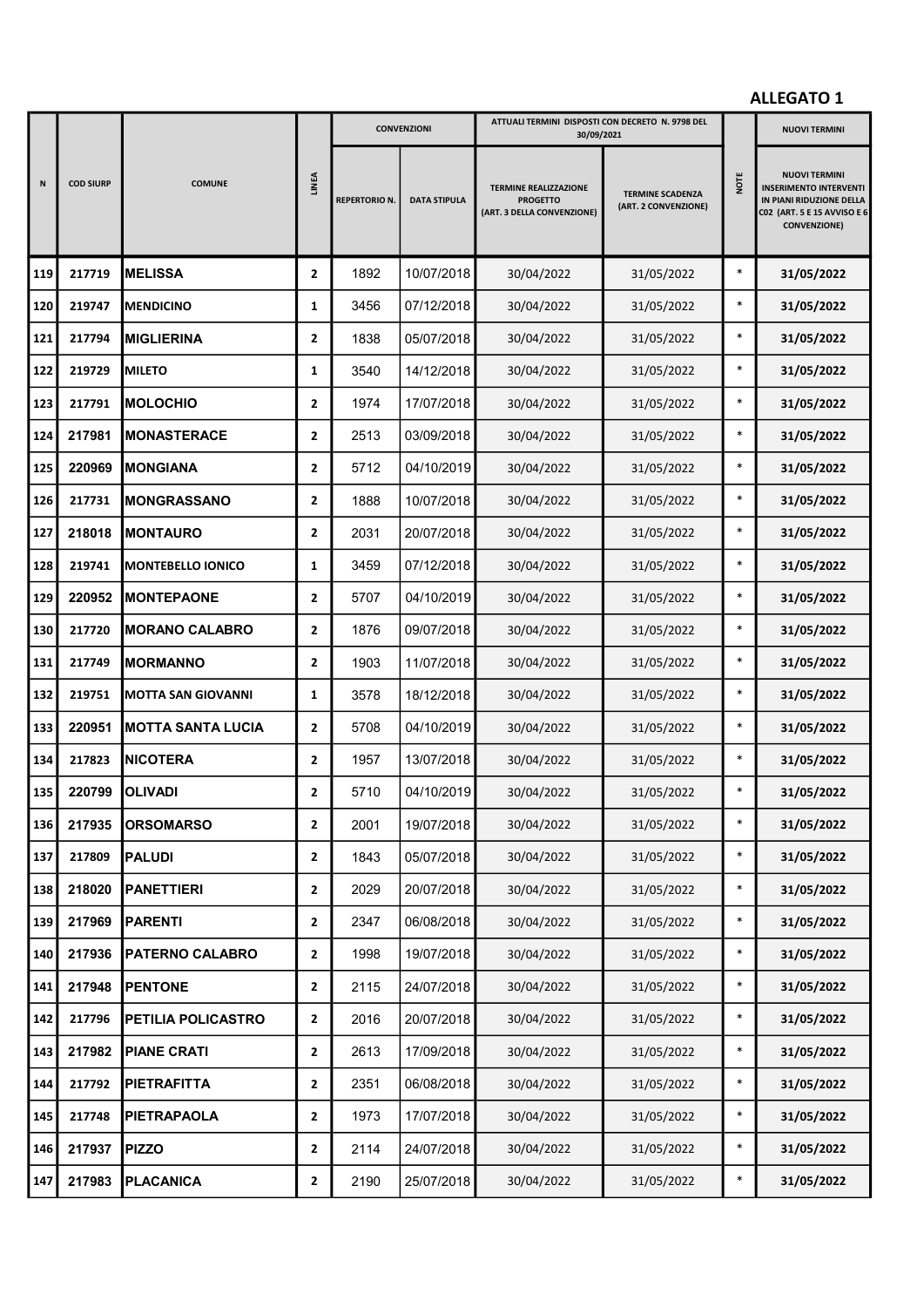|     |                  |                                         |                | <b>CONVENZIONI</b>   |                     | ATTUALI TERMINI DISPOSTI CON DECRETO N. 9798 DEL<br>30/09/2021                |                                                 |        | <b>NUOVI TERMINI</b>                                                                                                                    |
|-----|------------------|-----------------------------------------|----------------|----------------------|---------------------|-------------------------------------------------------------------------------|-------------------------------------------------|--------|-----------------------------------------------------------------------------------------------------------------------------------------|
| N   | <b>COD SIURP</b> | <b>COMUNE</b>                           | <b>LINEA</b>   | <b>REPERTORIO N.</b> | <b>DATA STIPULA</b> | <b>TERMINE REALIZZAZIONE</b><br><b>PROGETTO</b><br>(ART. 3 DELLA CONVENZIONE) | <b>TERMINE SCADENZA</b><br>(ART. 2 CONVENZIONE) | NOTE   | <b>NUOVI TERMINI</b><br><b>INSERIMENTO INTERVENTI</b><br>IN PIANI RIDUZIONE DELLA<br>C02 (ART. 5 E 15 AVVISO E 6<br><b>CONVENZIONE)</b> |
| 148 | 217714           | <b>PLATACI</b>                          | $\overline{2}$ | 1896                 | 10/07/2018          | 30/04/2022                                                                    | 31/05/2022                                      | $\ast$ | 31/05/2022                                                                                                                              |
| 149 | 217949           | <b>POLIA</b>                            | $\overline{2}$ | 2072                 | 23/07/2018          | 30/04/2022                                                                    | 31/05/2022                                      | $\ast$ | 31/05/2022                                                                                                                              |
| 150 | 219428           | <b>POLISTENA</b>                        | 1              | 3581                 | 18/12/2018          | 30/04/2022                                                                    | 31/05/2022                                      | $\ast$ | 31/05/2022                                                                                                                              |
| 151 | 219746           | <b>RIACE</b>                            | 1              | 3580                 | 18/12/2018          | 30/04/2022                                                                    | 31/05/2022                                      | $\ast$ | 31/05/2022                                                                                                                              |
| 152 | 219744           | RICADI                                  | 1              | 3539                 | 14/12/2018          | 30/04/2022                                                                    | 31/05/2022                                      | $\ast$ | 31/05/2022                                                                                                                              |
| 153 | 219730           | <b>RIZZICONI</b>                        | 1              | 3637                 | 20/12/2018          | 30/04/2022                                                                    | 31/05/2022                                      | $\ast$ | 31/05/2022                                                                                                                              |
| 154 | 217732           | <b>ROCCA DI NETO</b>                    | $\overline{2}$ | 1882                 | 09/07/2018          | 30/04/2022                                                                    | 31/05/2022                                      | $\ast$ | 31/05/2022                                                                                                                              |
| 155 | 217711           | <b>ROCCA IMPERIALE</b>                  | $\overline{2}$ | 1972                 | 17/07/2018          | 30/04/2022                                                                    | 31/05/2022                                      | $\ast$ | 31/05/2022                                                                                                                              |
| 156 | 220971           | <b>ROCCABERNARDA</b>                    | 2              | 5714                 | 04/10/2019          | 30/04/2022                                                                    | 31/05/2022                                      | $\ast$ | 31/05/2022                                                                                                                              |
| 157 | 217999           | <b>ROCCAFORTE DEL</b><br><b>GRECO</b>   | $\overline{2}$ | 2027                 | 20/07/2018          | 30/04/2022                                                                    | 31/05/2022                                      | $\ast$ | 31/05/2022                                                                                                                              |
| 158 | 217713           | <b>ROCCELLA IONICA</b>                  | $\mathbf{2}$   | 1874                 | 09/07/2018          | 30/04/2022                                                                    | 31/05/2022                                      | $\ast$ | 31/05/2022                                                                                                                              |
| 159 | 218000           | <b>ROGGIANO GRAVINA</b>                 | $\overline{2}$ | 2213                 | 27/07/2018          | 30/04/2022                                                                    | 31/05/2022                                      | $\ast$ | 31/05/2022                                                                                                                              |
| 160 | 217789           | <b>ROGHUDI</b>                          | $\mathbf{2}$   | 1947                 | 13/07/2018          | 30/04/2022                                                                    | 31/05/2022                                      | $\ast$ | 31/05/2022                                                                                                                              |
| 161 | 219750           | <b>ROSARNO</b>                          | 1              | 3537                 | 14/12/2018          | 30/04/2022                                                                    | 31/05/2022                                      | $\ast$ | 31/05/2022                                                                                                                              |
| 162 | 219732           | <b>ROSE</b>                             | 1              | 3467                 | 07/12/2018          | 30/04/2022                                                                    | 31/05/2022                                      | $\ast$ | 31/05/2022                                                                                                                              |
| 163 | 217984           | <b>ROSETO CAPO SPULICO</b>              | $\mathbf{2}$   | 2119                 | 24/07/2018          | 30/04/2022                                                                    | 31/05/2022                                      | $\ast$ | 31/05/2022                                                                                                                              |
| 164 | 217950           | <b>ROTA GRECA</b>                       | 2              | 2018                 | 20/07/2018          | 30/04/2022                                                                    | 31/05/2022                                      | $\ast$ | 31/05/2022                                                                                                                              |
| 165 | 217811           | <b>ROVITO</b>                           | 2              | 2074                 | 23/07/2018          | 30/04/2022                                                                    | 31/05/2022                                      | $\ast$ | 31/05/2022                                                                                                                              |
| 166 | 217985           | <b>SAN BASILE</b>                       | $\mathbf{2}$   | 1999                 | 19/07/2018          | 30/04/2022                                                                    | 31/05/2022                                      | $\ast$ | 31/05/2022                                                                                                                              |
| 167 | 220964           | <b>SAN CALOGERO</b>                     | $\mathbf{2}$   | 5702                 | 04/10/2019          | 30/04/2022                                                                    | 31/05/2022                                      | $\ast$ | 31/05/2022                                                                                                                              |
| 168 | 217784           | <b>SAN COSMO ALBANESE</b>               | $\mathbf{2}$   | 1976                 | 17/07/2018          | 30/04/2022                                                                    | 31/05/2022                                      | $\ast$ | 31/05/2022                                                                                                                              |
| 169 | 219737           | <b>SAN COSTANTINO CALABRO</b>           | $\mathbf{1}$   | 3465                 | 07/12/2018          | 30/04/2022                                                                    | 31/05/2022                                      | $\ast$ | 31/05/2022                                                                                                                              |
| 170 | 217743           | <b>SAN DEMETRIO CORONE</b>              | $\mathbf{2}$   | 1886                 | 10/07/2018          | 30/04/2022                                                                    | 31/05/2022                                      | $\ast$ | 31/05/2022                                                                                                                              |
| 171 | 217825           | <b>SAN DONATO DI NINEA</b>              | $\overline{2}$ | 1961                 | 13/07/2018          | 30/04/2022                                                                    | 31/05/2022                                      | $\ast$ | 31/05/2022                                                                                                                              |
| 172 | 217986           | <b>SAN FILI</b>                         | $\mathbf{2}$   | 2078                 | 23/07/2018          | 30/04/2022                                                                    | 31/05/2022                                      | $\ast$ | 31/05/2022                                                                                                                              |
| 173 | 217951           | <b>SAN FLORO</b>                        | $\mathbf{2}$   | 2606                 | 17/09/2018          | 30/04/2022                                                                    | 31/05/2022                                      | $\ast$ | 31/05/2022                                                                                                                              |
| 174 | 220956           | <b>SAN GIORGIO ALBANESE</b>             | $\mathbf{2}$   | 5703                 | 04/10/2019          | 30/04/2022                                                                    | 31/05/2022                                      | $\ast$ | 31/05/2022                                                                                                                              |
| 175 | 217708           | <u>SAN GIOVANNI DI</u><br><b>GERACE</b> | $\mathbf{2}$   | 1971                 | 17/07/2018          | 30/04/2022                                                                    | 31/05/2022                                      | $\ast$ | 31/05/2022                                                                                                                              |
| 176 | 219735           | <b>SAN GIOVANNI IN FIORE</b>            | $\mathbf{1}$   | 3579                 | 18/12/2018          | 30/04/2022                                                                    | 31/05/2022                                      | $\ast$ | 31/05/2022                                                                                                                              |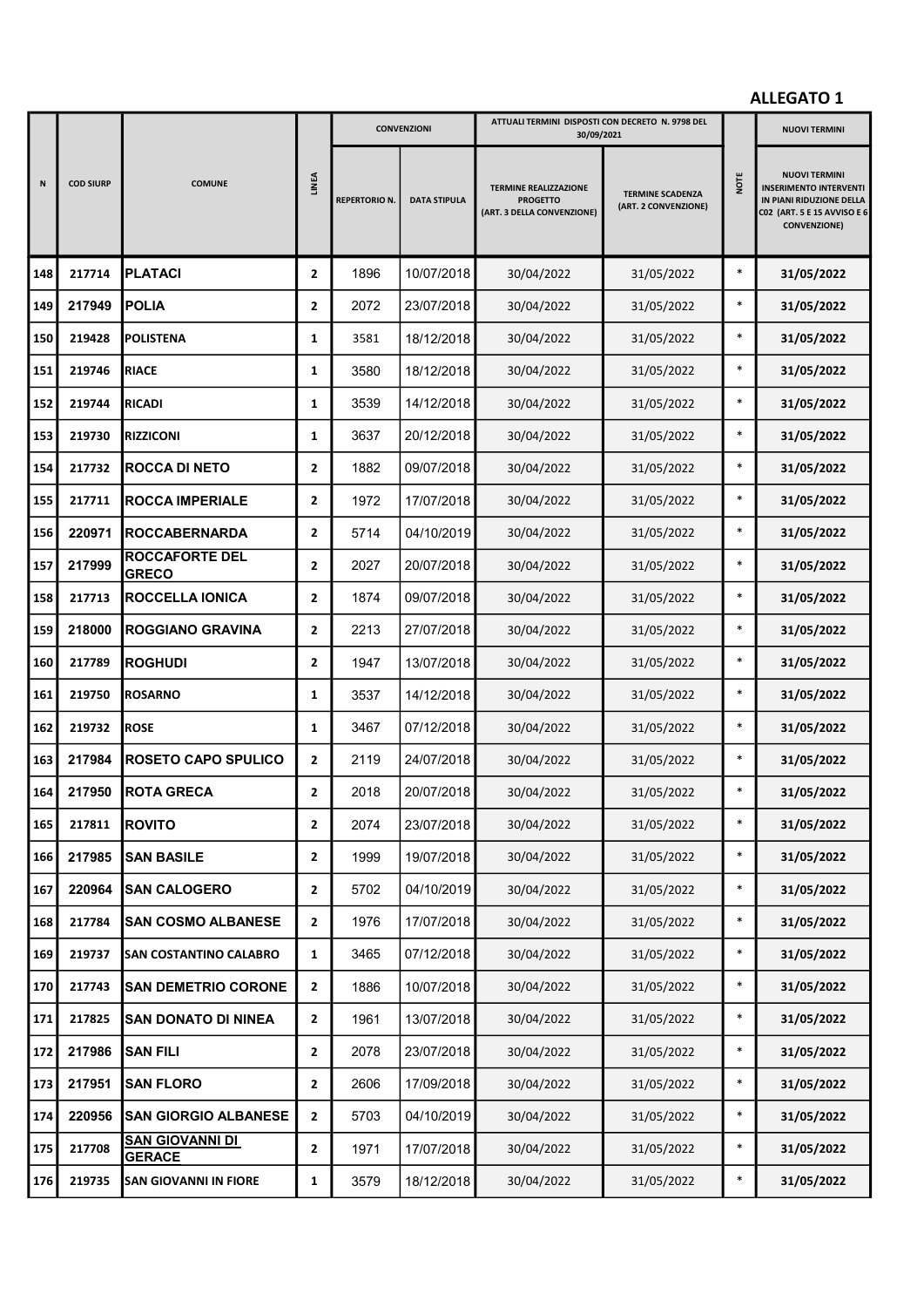|     |                  |                                              |                |                     | <b>CONVENZIONI</b>  | ATTUALI TERMINI DISPOSTI CON DECRETO N. 9798 DEL<br>30/09/2021                |                                                 |        | <b>NUOVI TERMINI</b>                                                                                                                    |
|-----|------------------|----------------------------------------------|----------------|---------------------|---------------------|-------------------------------------------------------------------------------|-------------------------------------------------|--------|-----------------------------------------------------------------------------------------------------------------------------------------|
| N   | <b>COD SIURP</b> | <b>COMUNE</b>                                | <b>LINEA</b>   | <b>REPERTORIO N</b> | <b>DATA STIPULA</b> | <b>TERMINE REALIZZAZIONE</b><br><b>PROGETTO</b><br>(ART. 3 DELLA CONVENZIONE) | <b>TERMINE SCADENZA</b><br>(ART. 2 CONVENZIONE) | NOTE   | <b>NUOVI TERMINI</b><br><b>INSERIMENTO INTERVENTI</b><br>IN PIANI RIDUZIONE DELLA<br>C02 (ART. 5 E 15 AVVISO E 6<br><b>CONVENZIONE)</b> |
| 177 | 217970           | <b>SAN GREGORIO</b><br><b>D'IPPONA</b>       | $\mathbf{2}$   | 2511                | 03/09/2018          | 30/04/2022                                                                    | 31/05/2022                                      | $\ast$ | 31/05/2022                                                                                                                              |
| 178 | 219748           | <b>SAN LORENZO</b>                           | 1              | 3538                | 14/12/2018          | 30/04/2022                                                                    | 31/05/2022                                      | $\ast$ | 31/05/2022                                                                                                                              |
| 179 | 218026           | <b>SAN LORENZO BELLIZZI</b>                  | $\overline{2}$ | 2212                | 27/07/2018          | 30/04/2022                                                                    | 31/05/2022                                      | $\ast$ | 31/05/2022                                                                                                                              |
| 180 | 217722           | <b>SAN LORENZO DEL</b><br><b>VALLO</b>       | $\mathbf{2}$   | 1946                | 13/07/2018          | 30/04/2022                                                                    | 31/05/2022                                      | $\ast$ | 31/05/2022                                                                                                                              |
| 181 | 217938           | <b>SAN LUCIDO</b>                            | $\overline{2}$ | 2076                | 23/07/2018          | 30/04/2022                                                                    | 31/05/2022                                      | $\ast$ | 31/05/2022                                                                                                                              |
| 182 | 220990           | <b>SAN MANGO D'AQUINO</b>                    | $\mathbf{2}$   | 5946                | 31/10/2019          | 30/04/2022                                                                    | 31/05/2022                                      | $\ast$ | 31/05/2022                                                                                                                              |
| 183 | 217733           | <b>SAN MARTINO DI FINITA</b>                 | $\mathbf{2}$   | 1893                | 10/07/2018          | 30/04/2022                                                                    | 31/05/2022                                      | $\ast$ | 31/05/2022                                                                                                                              |
| 184 | 217727           | <b>SAN MAURO</b><br><b>MARCHESATO</b>        | $\mathbf{2}$   | 1889                | 10/07/2018          | 30/04/2022                                                                    | 31/05/2022                                      | $\ast$ | 31/05/2022                                                                                                                              |
| 185 | 217812           | <b>SAN NICOLA ARCELLA</b>                    | $\overline{2}$ | 1917                | 11/07/2018          | 30/04/2022                                                                    | 31/05/2022                                      | $\ast$ | 31/05/2022                                                                                                                              |
| 186 | 217779           | <b>SAN NICOLA DELL'ALTO</b>                  | $\mathbf{2}$   | 1910                | 11/07/2018          | 30/04/2022                                                                    | 31/05/2022                                      | $\ast$ | 31/05/2022                                                                                                                              |
| 187 | 217952           | <b>SAN PIETRO APOSTOLO</b>                   | $\mathbf{2}$   | 2185                | 25/07/2018          | 30/04/2022                                                                    | 31/05/2022                                      | $\ast$ | 31/05/2022                                                                                                                              |
| 188 | 217799           | <b>SAN PIETRO IN AMANTEA</b>                 | $\mathbf{2}$   | 1904                | 11/07/2018          | 30/04/2022                                                                    | 31/05/2022                                      | $\ast$ | 31/05/2022                                                                                                                              |
| 189 | 217953           | <b>SAN PIETRO IN GUARANO</b>                 | $\mathbf{2}$   | 2116                | 24/07/2018          | 30/04/2022                                                                    | 31/05/2022                                      | $\ast$ | 31/05/2022                                                                                                                              |
| 190 | 217971           | <b>SAN SOSTENE</b>                           | $\mathbf{2}$   | 2209                | 27/07/2018          | 30/04/2022                                                                    | 31/05/2022                                      | $\ast$ | 31/05/2022                                                                                                                              |
| 191 | 217712           | <b>ISAN SOSTI</b>                            | $\mathbf{2}$   | 1879                | 09/07/2018          | 30/04/2022                                                                    | 31/05/2022                                      | $\ast$ | 31/05/2022                                                                                                                              |
| 192 | 217815           | SAN VINCENZO LA COSTA                        | $\mathbf{2}$   | 1905                | 11/07/2018          | 30/04/2022                                                                    | 31/05/2022                                      | $\ast$ | 31/05/2022                                                                                                                              |
| 193 | 217721           | <b>SANGINETO</b>                             | $\mathbf{2}$   | 2193                | 25/07/2018          | 30/04/2022                                                                    | 31/05/2022                                      | $\ast$ | 31/05/2022                                                                                                                              |
| 194 | 217785           | SANTA DOMENICA TALAO                         | $\mathbf{2}$   | 1907                | 11/07/2018          | 30/04/2022                                                                    | 31/05/2022                                      | $\ast$ | 31/05/2022                                                                                                                              |
| 195 | 217705           | <b>SANTA SEVERINA</b>                        | $\mathbf{2}$   | 2516                | 03/09/2018          | 30/04/2022                                                                    | 31/05/2022                                      | $\ast$ | 31/05/2022                                                                                                                              |
| 196 | 217736           | <b>SANTA SOFIA D'EPIRO</b>                   | $\mathbf{2}$   | 1835                | 05/07/2018          | 30/04/2022                                                                    | 31/05/2022                                      | $\ast$ | 31/05/2022                                                                                                                              |
| 197 | 218021           | <b>SANT'AGATA DEL</b><br><b>BIANCO</b>       | $\mathbf{2}$   | 2186                | 25/07/2018          | 30/04/2022                                                                    | 31/05/2022                                      | $\ast$ | 31/05/2022                                                                                                                              |
| 198 | 218009           | <b>SANT'EUFEMIA</b><br><b>D'ASPROMONTE</b>   | $\mathbf{2}$   | 2518                | 03/09/2018          | 30/04/2022                                                                    | 31/05/2022                                      | $\ast$ | 31/05/2022                                                                                                                              |
| 199 | 218002           | <b>SANTO STEFANO DI</b><br><b>ROGLIANO</b>   | $\mathbf{2}$   | 1993                | 19/07/2018          | 30/04/2022                                                                    | 31/05/2022                                      | $\ast$ | 31/05/2022                                                                                                                              |
| 200 | 219740           | <b>SANTO STEFANO IN</b><br><b>ASPROMONTE</b> | 1              | 3460                | 07/12/2018          | 30/04/2022                                                                    | 31/05/2022                                      | $\ast$ | 31/05/2022                                                                                                                              |
| 201 | 218001           | <b>SANT'ONOFRIO</b>                          | $\mathbf{2}$   | 2071                | 23/07/2018          | 30/04/2022                                                                    | 31/05/2022                                      | $\ast$ | 31/05/2022                                                                                                                              |
| 202 | 220974           | <b>SARACENA</b>                              | $\mathbf{2}$   | 5717                | 04/10/2019          | 30/04/2022                                                                    | 31/05/2022                                      | $\ast$ | 31/05/2022                                                                                                                              |
| 203 | 217813           | <b>SATRIANO</b>                              | $\mathbf{2}$   | 1958                | 13/07/2018          | 30/04/2022                                                                    | 31/05/2022                                      | $\ast$ | 31/05/2022                                                                                                                              |
| 204 | 218027           | <b>SCIGLIANO</b>                             | $\mathbf{2}$   | 2032                | 20/07/2018          | 30/04/2022                                                                    | 31/05/2022                                      | $\ast$ | 31/05/2022                                                                                                                              |
| 205 | 217826           | <b>SCILLA</b>                                | $\mathbf{2}$   | 1962                | 13/07/2018          | 30/04/2022                                                                    | 31/05/2022                                      | $\ast$ | 31/05/2022                                                                                                                              |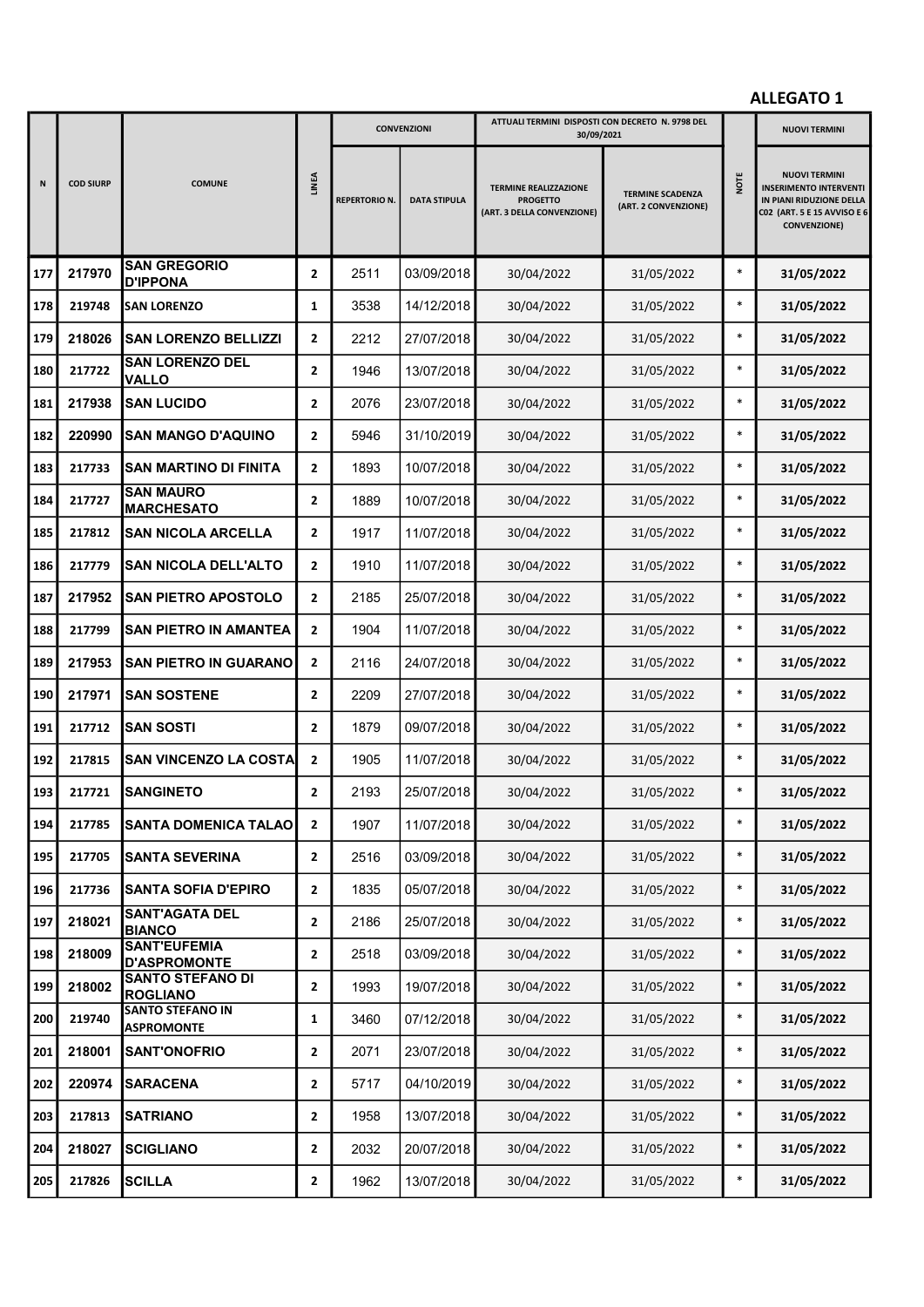|     |                  |                                               |                | <b>CONVENZIONI</b>   |                     | ATTUALI TERMINI DISPOSTI CON DECRETO N. 9798 DEL<br>30/09/2021                |                                                 |        | <b>NUOVI TERMINI</b>                                                                                                                    |
|-----|------------------|-----------------------------------------------|----------------|----------------------|---------------------|-------------------------------------------------------------------------------|-------------------------------------------------|--------|-----------------------------------------------------------------------------------------------------------------------------------------|
| N   | <b>COD SIURP</b> | <b>COMUNE</b>                                 | <b>LINEA</b>   | <b>REPERTORIO N.</b> | <b>DATA STIPULA</b> | <b>TERMINE REALIZZAZIONE</b><br><b>PROGETTO</b><br>(ART. 3 DELLA CONVENZIONE) | <b>TERMINE SCADENZA</b><br>(ART. 2 CONVENZIONE) | NOTE   | <b>NUOVI TERMINI</b><br><b>INSERIMENTO INTERVENTI</b><br>IN PIANI RIDUZIONE DELLA<br>C02 (ART. 5 E 15 AVVISO E 6<br><b>CONVENZIONE)</b> |
| 206 | 219724           | <b>SELLIA MARINA</b>                          | 1              | 4356                 | 09/04/2019          | 30/04/2022                                                                    | 31/05/2022                                      | $\ast$ | 31/05/2022                                                                                                                              |
| 207 | 217723           | <b>SERRA D'AIELLO</b>                         | $\overline{2}$ | 1875                 | 09/07/2018          | 30/04/2022                                                                    | 31/05/2022                                      | $\ast$ | 31/05/2022                                                                                                                              |
| 208 | 220970           | <b>SERRA SAN BRUNO</b>                        | $\overline{2}$ | 5713                 | 04/10/2019          | 30/04/2022                                                                    | 31/05/2022                                      | $\ast$ | 31/05/2022                                                                                                                              |
| 209 | 217954           | <b>SERRASTRETTA</b>                           | $\overline{2}$ | 2080                 | 23/07/2018          | 30/04/2022                                                                    | 31/05/2022                                      | $\ast$ | 31/05/2022                                                                                                                              |
| 210 | 217793           | <b>SERRATA</b>                                | $\mathbf{2}$   | 1916                 | 11/07/2018          | 30/04/2022                                                                    | 31/05/2022                                      | $\ast$ | 31/05/2022                                                                                                                              |
| 211 | 217706           | <b>SETTINGIANO</b>                            | $\mathbf{2}$   | 1833                 | 05/07/2018          | 30/04/2022                                                                    | 31/05/2022                                      | $\ast$ | 31/05/2022                                                                                                                              |
| 212 | 217737           | <b>SIMBARIO</b>                               | $\overline{2}$ | 1955                 | 13/07/2018          | 30/04/2022                                                                    | 31/05/2022                                      | $\ast$ | 31/05/2022                                                                                                                              |
| 213 | 217939           | <b>SIMERI CRICHI</b>                          | $\overline{2}$ | 2242                 | 30/07/2018          | 30/04/2022                                                                    | 31/05/2022                                      | $\ast$ | 31/05/2022                                                                                                                              |
| 214 | 217955           | <b>SORBO SAN BASILE</b>                       | $\mathbf{2}$   | 1992                 | 19/07/2018          | 30/04/2022                                                                    | 31/05/2022                                      | $\ast$ | 31/05/2022                                                                                                                              |
| 215 | 219742           | <b>SORIANELLO</b>                             | 1              | 3458                 | 07/12/2018          | 30/04/2022                                                                    | 31/05/2022                                      | $\ast$ | 31/05/2022                                                                                                                              |
| 216 | 217956           | <b>SOVERATO</b>                               | $\mathbf{2}$   | 2614                 | 17/09/2018          | 30/04/2022                                                                    | 31/05/2022                                      | $\ast$ | 31/05/2022                                                                                                                              |
| 217 | 219728           | <b>SOVERIA MANNELLI</b>                       | 1              | 3455                 | 07/12/2018          | 30/04/2022                                                                    | 31/05/2022                                      | $\ast$ | 31/05/2022                                                                                                                              |
| 218 | 217940           | <b>SOVERIA SIMERI</b>                         | $\mathbf{2}$   | 2215                 | 27/07/2018          | 30/04/2022                                                                    | 31/05/2022                                      | $\ast$ | 31/05/2022                                                                                                                              |
| 219 | 217987           | <b>SPEZZANO ALBANESE</b>                      | $\overline{2}$ | 2022                 | 20/07/2018          | 30/04/2022                                                                    | 31/05/2022                                      | $\ast$ | 31/05/2022                                                                                                                              |
| 220 | 217941           | <b>SPEZZANO DELLA SILA</b>                    | $\overline{2}$ | 2194                 | 25/07/2018          | 30/04/2022                                                                    | 31/05/2022                                      | $\ast$ | 31/05/2022                                                                                                                              |
| 221 | 217957           | STALETTÌ                                      | $\overline{2}$ | 2192                 | 25/07/2018          | 30/04/2022                                                                    | 31/05/2022                                      | $\ast$ | 31/05/2022                                                                                                                              |
| 222 | 217958           | <b>ISTEFANACONI</b>                           | 2              | 2079                 | 23/07/2018          | 30/04/2022                                                                    | 31/05/2022                                      | $\ast$ | 31/05/2022                                                                                                                              |
| 223 | 220991           | <b>STIGNANO</b>                               | 2              | 5947                 | 31/10/2019          | 30/04/2022                                                                    | 31/05/2022                                      | $\ast$ | 31/05/2022                                                                                                                              |
| 224 | 217738           | <b>TARSIA</b>                                 | 2              | 1951                 | 13/07/2018          | 30/04/2022                                                                    | 31/05/2022                                      | $\ast$ | 31/05/2022                                                                                                                              |
| 225 | 219749           | <b>TAURIANOVA</b>                             | $\mathbf{1}$   | 3792                 | 10/01/2019          | 30/04/2022                                                                    | 31/05/2022                                      | $\ast$ | 31/05/2022                                                                                                                              |
| 226 | 217959           | <b>TAVERNA</b>                                | $\overline{2}$ | 2003                 | 19/07/2018          | 30/04/2022                                                                    | 31/05/2022                                      | $\ast$ | 31/05/2022                                                                                                                              |
| 227 | 215796           | TERRANOVA DA SIBARI<br><b>TERRANOVA SAPPO</b> | $\mathbf{1}$   | 4142                 | 28/02/2019          | 30/04/2022                                                                    | 31/05/2022                                      | $\ast$ | 31/05/2022                                                                                                                              |
| 228 | 217972           | <b>MINULIO</b>                                | $\overline{2}$ | 2214                 | 27/07/2018          | 30/04/2022                                                                    | 31/05/2022                                      | $\ast$ | 31/05/2022                                                                                                                              |
| 229 | 217973           | <b>TIRIOLO</b>                                | $\mathbf{2}$   | 2239                 | 30/07/2018          | 30/04/2022                                                                    | 31/05/2022                                      | $\ast$ | 31/05/2022                                                                                                                              |
| 230 | 217797           | <b>TORANO CASTELLO</b>                        | $\mathbf{2}$   | 2015                 | 20/07/2018          | 30/04/2022                                                                    | 31/05/2022                                      | $\ast$ | 31/05/2022                                                                                                                              |
| 231 | 220976           | <b>TORRE DI RUGGIERO</b>                      | $\mathbf{2}$   | 5697                 | 04/10/2019          | 30/04/2022                                                                    | 31/05/2022                                      | $\ast$ | 31/05/2022                                                                                                                              |
| 232 | 217702           | <b>TORTORA</b>                                | $\overline{2}$ | 1890                 | 10/07/2018          | 30/04/2022                                                                    | 31/05/2022                                      | $\ast$ | 31/05/2022                                                                                                                              |
| 233 | 217988           | <b>TREBISACCE</b>                             | $\mathbf{2}$   | 2021                 | 20/07/2018          | 30/04/2022                                                                    | 31/05/2022                                      | $\ast$ | 31/05/2022                                                                                                                              |
| 234 | 217786           | <b>UMBRIATICO</b>                             | $\mathbf{2}$   | 2241                 | 30/07/2018          | 30/04/2022                                                                    | 31/05/2022                                      | $\ast$ | 31/05/2022                                                                                                                              |
| 235 | 218022           | <b>VALLELONGA</b>                             | 2              | 1997                 | 19/07/2018          | 30/04/2022                                                                    | 31/05/2022                                      | $\ast$ | 31/05/2022                                                                                                                              |